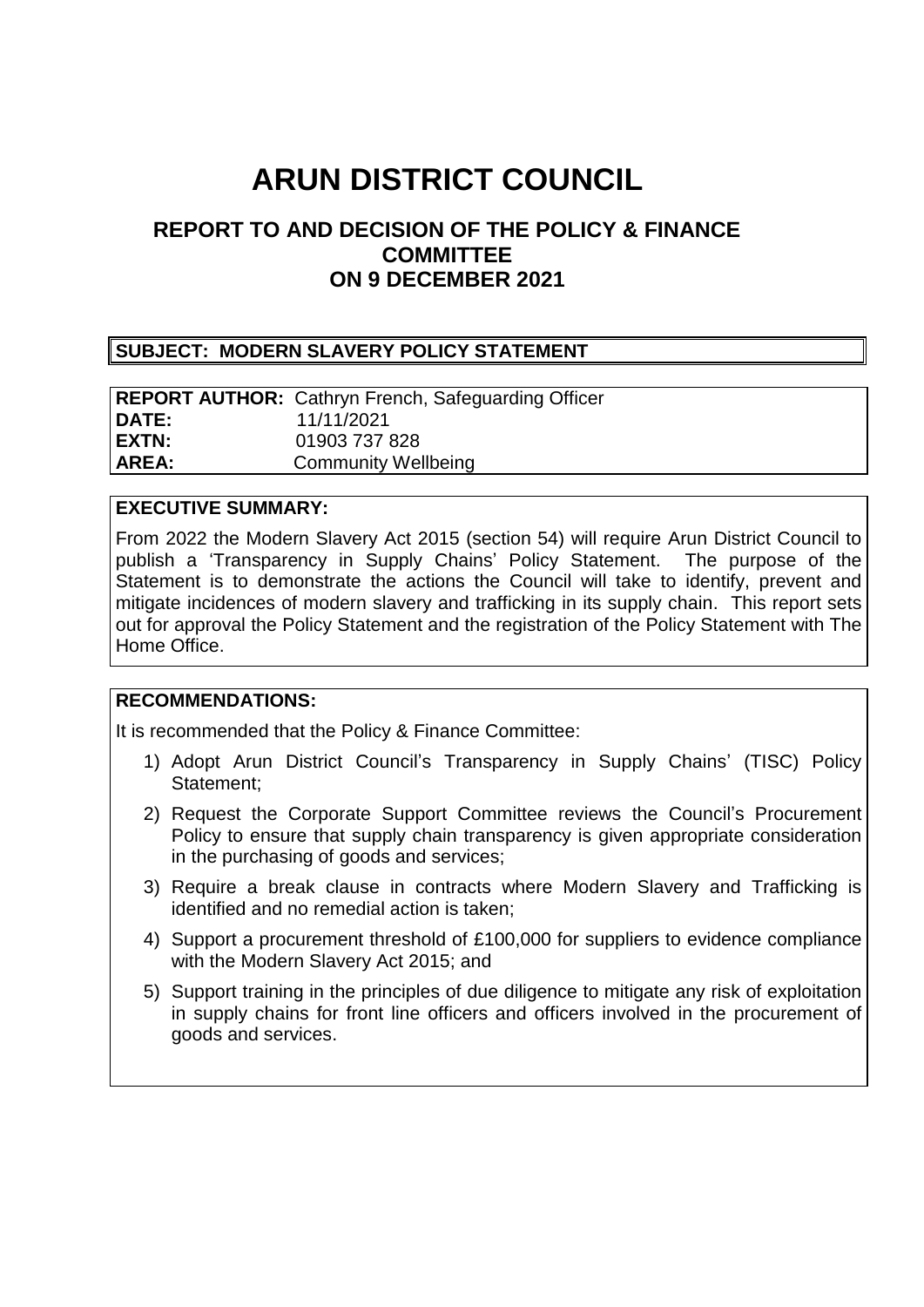# **1.0 BACKGROUND:**

- 1.1 Modern slavery is the illegal trade of humans for to profit off their labour by exploitation – labour, sexual or criminal. It includes slavery, domestic servitude, forced and compulsory labour. It is often hidden in plain sight. To tackle these crimes, the Modern Slavery Act 2015 ('the Act') was introduced which consolidates and clarifies modern slavery offences; toughens penalties and prosecution; and introduces greater support and protection for victims.
- 1.2 Section 52 of the Act imposes a statutory duty on public authorities, to notify the Secretary of State of suspected victims of Modern Slavery or Human Trafficking. The Council is a 'First Responder' under the National Referral Mechanism (NRM) and requires the Council to make referrals to secure appropriate protection and support for victims.
- 1.3 Section 54 of the Act requires companies with an annual turnover above £36m and from 2022 public authorities to develop a Modern Slavery Statement to annually evidence the processes adopted in relation to Modern Slavery and Human Trafficking in its business and supply chains and the steps taken to assess and mitigate any risk.
- 1.4 The Council is uniquely placed with the wide range of goods procured and services delivered to ensure the community and the suppliers with whom the Council does business understand the risks of Modern Slavery in supply chains and take appropriate action to identify and address those risks.
- 1.5 The following sectors are considered as posing a high risk of slavery or human trafficking:
	- Security services
	- Cleaning
	- Catering
	- Construction
	- Health and Social care
	- Agriculture
	- Food supply
	- Nail bars
	- Car cleaning
- 1.6 Many of these sectors have a reliance upon low-skilled or unskilled labour, typically work that is low-paying and often carried out by vulnerable workers (women and children). The work is often characterised by its uncertain or temporary nature (e.g. seasonality or employment of agency workers).
- 1.7 Arun District Council procures goods and services which may be susceptible, either directly due to the nature of the work, or indirectly through supply chains (e.g., Cleaning, Waste collection, Grounds Maintenance, Leisure, Information and Communication Technologies, Stationery, Construction etc.). The Council therefore has a duty not only to demonstrate value for money in procurement of goods and services, but also to ensure that its supply chain is free from Modern Slavery and Human Trafficking, particularly in areas of employment that may be susceptible to abuse.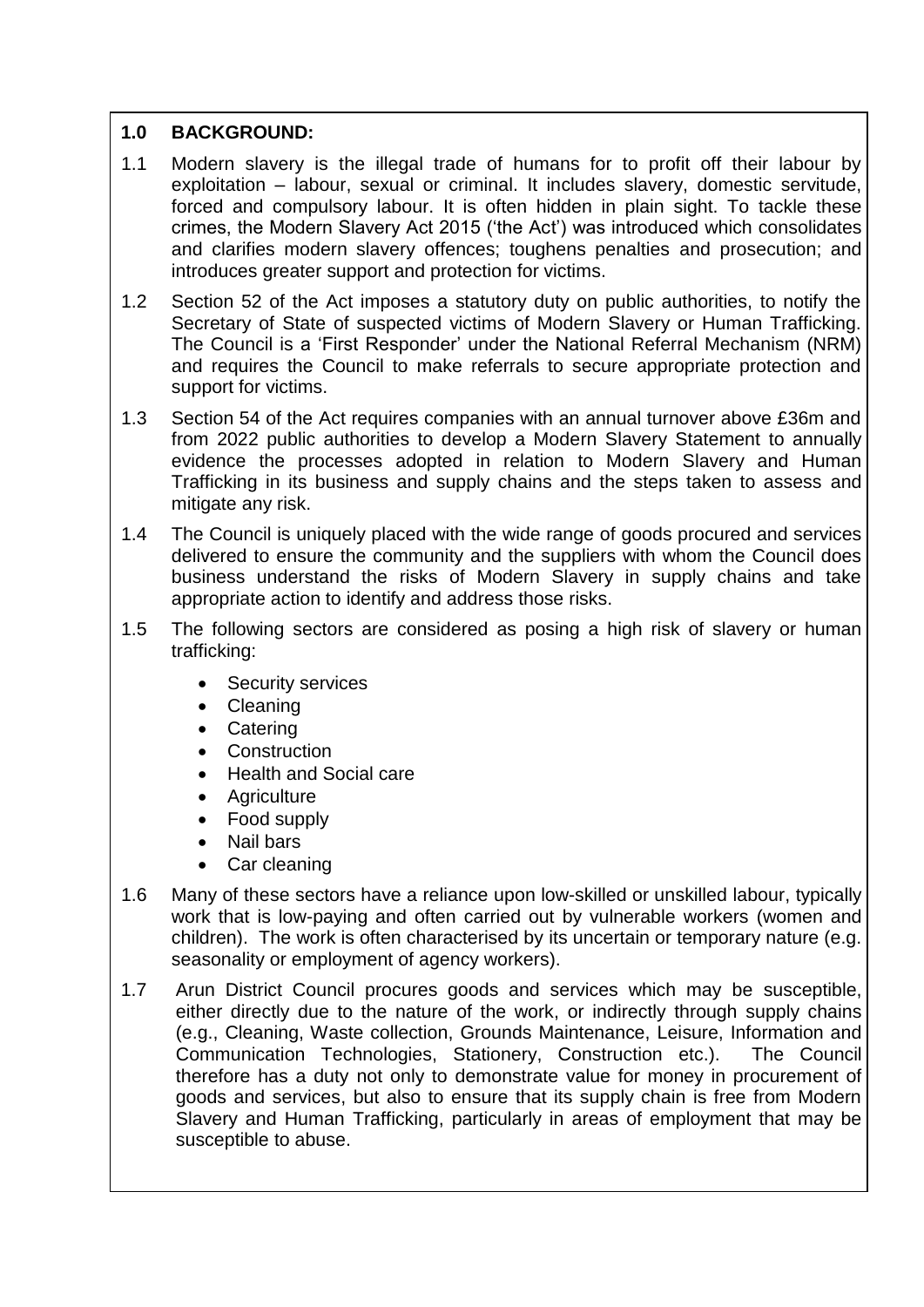1.8 The Modern Slavery Policy Statement (Appendix 1) sets out Arun's commitment to the Act and the principles it will adopt to ensure the Council complies with its duty. It is proposed that the Policy Statement is adopted and reviewed annually, and that the Council's Procurement Policy is revised to ensure that supply chain transparency is given appropriate consideration in the purchasing of goods and services. Furthermore, it is proposed that training is given to those employees who are best placed to identify acts of Modern Slavery and those who procure goods and services to ensure that the Council is not inadvertently supporting unethical organisations.

# **2. PROPOSAL:**

It is proposed that the Policy and Finance Committee:

- 1) Adopt Arun District Council's Transparency in Supply Chains' (TISC) Policy Statement.
- 2) Request the Corporate Support Committee review the Council's Procurement Policy to ensure that supply chain transparency is given appropriate consideration in the purchasing of goods and services;
- 3) Require a break clause in contracts where Modern Slavery and Trafficking is identified and no remedial action is taken;
- 4) Support a procurement threshold of £100,000 for suppliers to evidence compliance with the Modern Slavery Act 2015; and
- 5) Support training in the principles of due diligence to mitigate any risk of exploitation in supply chains for front line officers and officers involved in the procurement of goods and services.

# **3. OPTIONS:**

It is a legal requirement to approve, publish and register a Transparency in Supply Chains Policy Statement. The Policy and Finance Committee may support the proposals or propose changes to the Statement.

# **4. CONSULTATION:** Has consultation been undertaken with: **YES NO** Relevant Town/Parish Council **Example 2018** Relevant District Ward Councillors **Example 2018** Other groups/persons (please specify) **a 5. ARE THERE ANY IMPLICATIONS IN RELATION TO THE FOLLOWING COUNCIL POLICIES: (Explain in more detail at 6 below) YES NO** Financial  $\Box$ Legal $\Box$ Human Rights/Equality Impact Assessment  $\vert$   $\vert$ Community Safety including Section 17 of Crime & Disorder Act

 $\sqrt{}$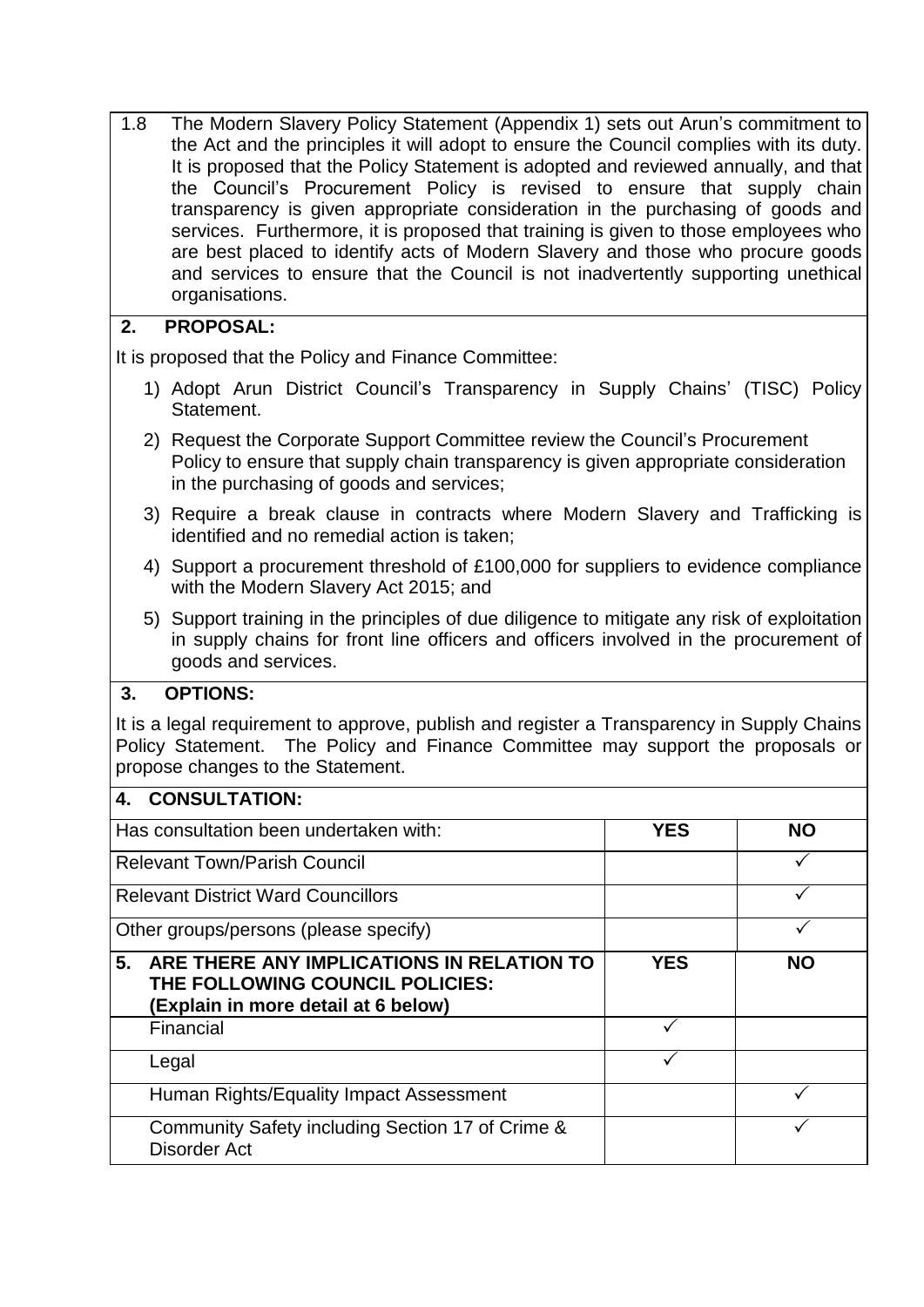| Sustainability                                                                                                                                                                              |  |
|---------------------------------------------------------------------------------------------------------------------------------------------------------------------------------------------|--|
| Asset Management/Property/Land                                                                                                                                                              |  |
| Technology                                                                                                                                                                                  |  |
| Other (please explain) Procurement Advice from<br>Hampshire County Council, Pan Sussex Anti-Slavery<br>Network, WSCC Community Safety Partnership and<br><b>Chichester District Council</b> |  |

#### **6. IMPLICATIONS:**

Financial: The proposals will require the review and revisions to the Council's Procurement Policy.

Legal: It will be a legal requirement for the Council to publish and register a Transparency in Supply Chains Policy Statement. Service and supply contracts will need to reflect the Council's Transparency in Supply Chains Policy Statement.

# **7. REASON FOR THE DECISION:**

To comply with the pending change in legislation and our statutory duty as a local authority.

# **8. BACKGROUND PAPERS:**

#### **Modern Slavery Legislation:**

<https://www.legislation.gov.uk/ukpga/2015/30/contents/enacted>

# **Modern Slavery Act Guidance (2015):**

[Modern Slavery Act Guidance \(2015\)](https://assets.publishing.service.gov.uk/government/uploads/system/uploads/attachment_data/file/1031731/modern-slavery-statutory-guidance-_ew_-non-statutory-guidance-_sni_v2.5-final.pdf)

# **Modern Slavery Statement:**

<https://www.gov.uk/guidance/publish-an-annual-modern-slavery-statement>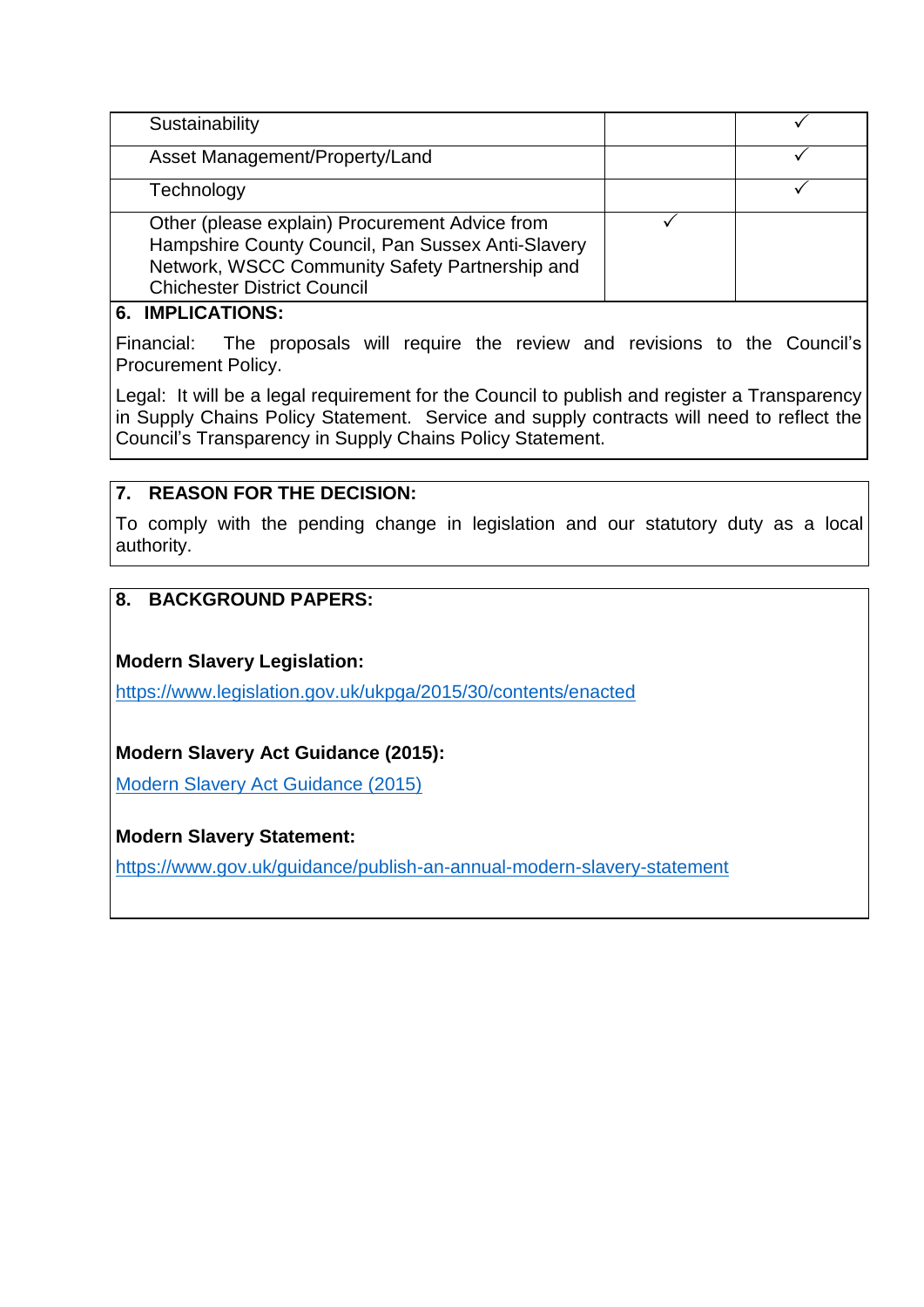# **Appendix 1**

# **Arun District Council**

## **Modern Slavery Policy Statement 2021-22**

#### **1 Policy Statement - Introduction**

Modern Slavery is a crime and a violation of fundamental human rights. It takes various forms, such as slavery, servitude, forced and compulsory labour and human trafficking, all of which have in common the deprivation of a person's liberty by another to exploit them for personal or commercial gain.

Arun District Council (referred to as the Council herein) has a zero-tolerance approach to modern slavery. The Council recognises its responsibilities under the Modern Slavery Act 2015 and is fully committed to the prevention of slavery and human trafficking in its corporate activities and to ensuring that its suppliers and supply chains hold the same high standards.

The Council has also signed up to the Modern Slavery Pledge and will adhere to its principles.

This modern slavery statement sets out the Councils commitment to:

- acting ethically and with due regard to Modern Slavery and Human trafficking
- identifying and meeting any training needs within the organisation
- working with partners to identify and map high-risk supply chains
- acknowledging the Councils duty to notify the Secretary of State of suspected victims of Slavery or Human Trafficking via the National Referral Mechanism (NRM) notification tool

#### **2 Structure of the organisation**

Arun District Council is a local authority in the public sector. The Council has 380 employees. To find out more about the Council<https://www.arun.gov.uk/>

The Council works with over 1,500 suppliers providing a wide range of goods and services. The value of contracts ranges from tens of pounds to millions. The Council has an approved procurement policy and measures in place to audit and monitor contracts.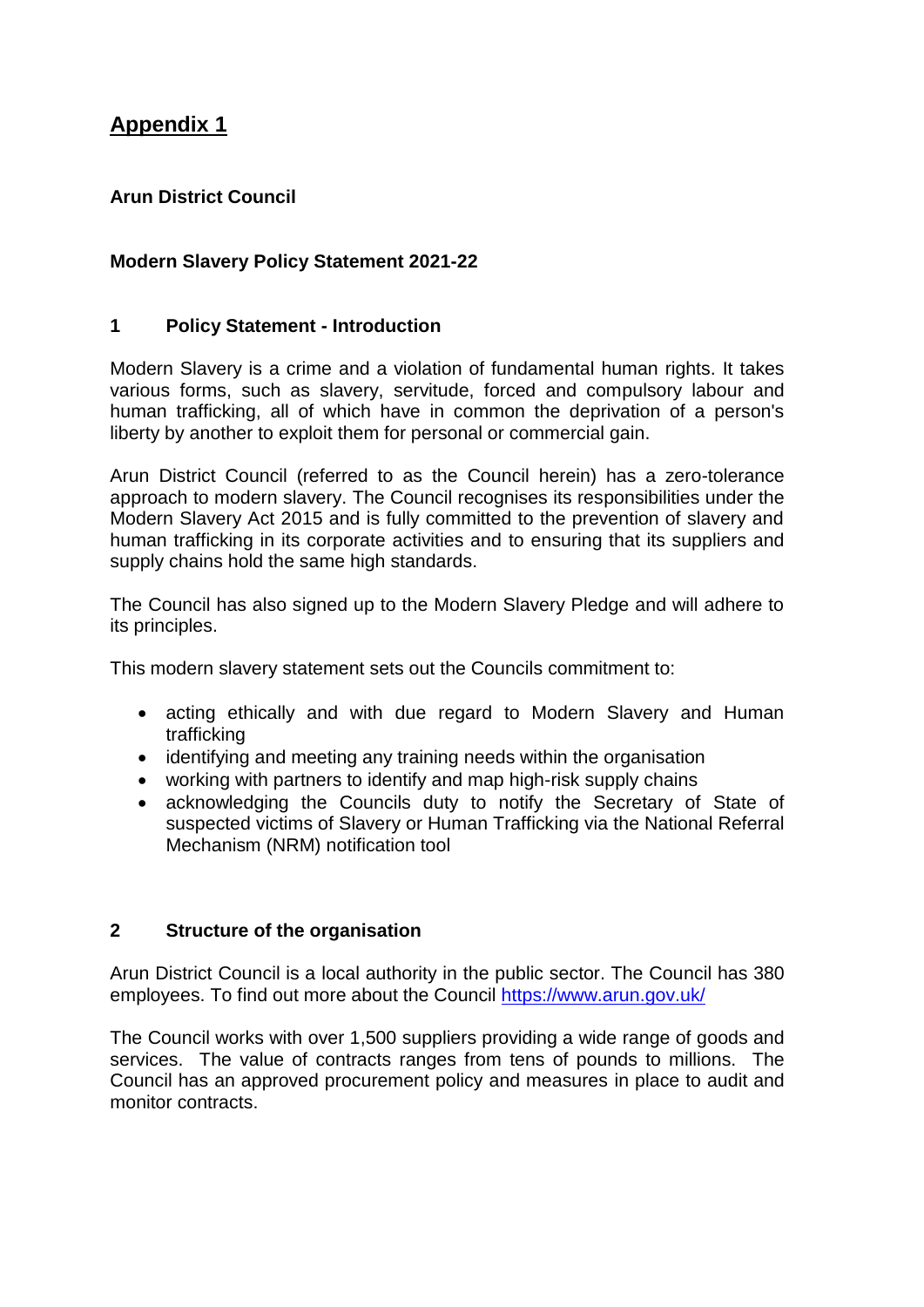# **3 Definition of Modern Slavery**

Modern Slavery is the illegal trade of humans for to profit by exploitation – labour, sexual or criminal. It includes slavery, domestic servitude, forced and compulsory labour.

- 'slavery' is where ownership is exercised over a person
- 'servitude' involves coercion to oblige a person to provide services
- 'forced and compulsory labour' is where a person works or provides services on a non-voluntary basis under the threat of a penalty
- 'human trafficking' involves arranging or facilitating the travel of a person with a view to exploiting them

The Modern Slavery Act 2015 was introduced to consolidate and clarify modern slavery offences; toughen penalties and prosecution; and introduces greater support and protection for victims.

The Council is a 'First Responder' under the National Referral Mechanism (NRM) and requires the Council to make referrals to secure appropriate protection and support for victims.

Section 52 of the Act imposes a statutory duty on public authorities, to notify the Secretary of State of suspected victims of Modern Slavery or Human Trafficking.

Section 54 of the Act requires companies with an annual turnover above £36m and from 2021 public authorities to develop a Modern Slavery Statement, also known as a Transparency in Supply Chains (TISC) statement. The statement will annually evidence the processes adopted in relation to Modern Slavery and Human Trafficking in its business and supply chains and the steps taken to assess and manage that risk.

# **4 Due Diligence**

The Council is uniquely placed with the wide range of goods procured and services delivered to ensure the community and the suppliers with whom the Council does business understand the risks of Modern Slavery in supply chains and take appropriate action to identify and address those risks.

The Council will ensure that procurement policy is reviewed and revised to include appropriate actions and address the risk of Modern Slavery in its supply chains.

Due diligence should demonstrate the reasonable steps taken to avoid an offence being committed by taking all necessary measures to identify, prevent and mitigate incidences of Modern Slavery and Human Trafficking. The policy requires the Council to commit to supply chain transparency in the services delivered and the goods or services procured by the Council.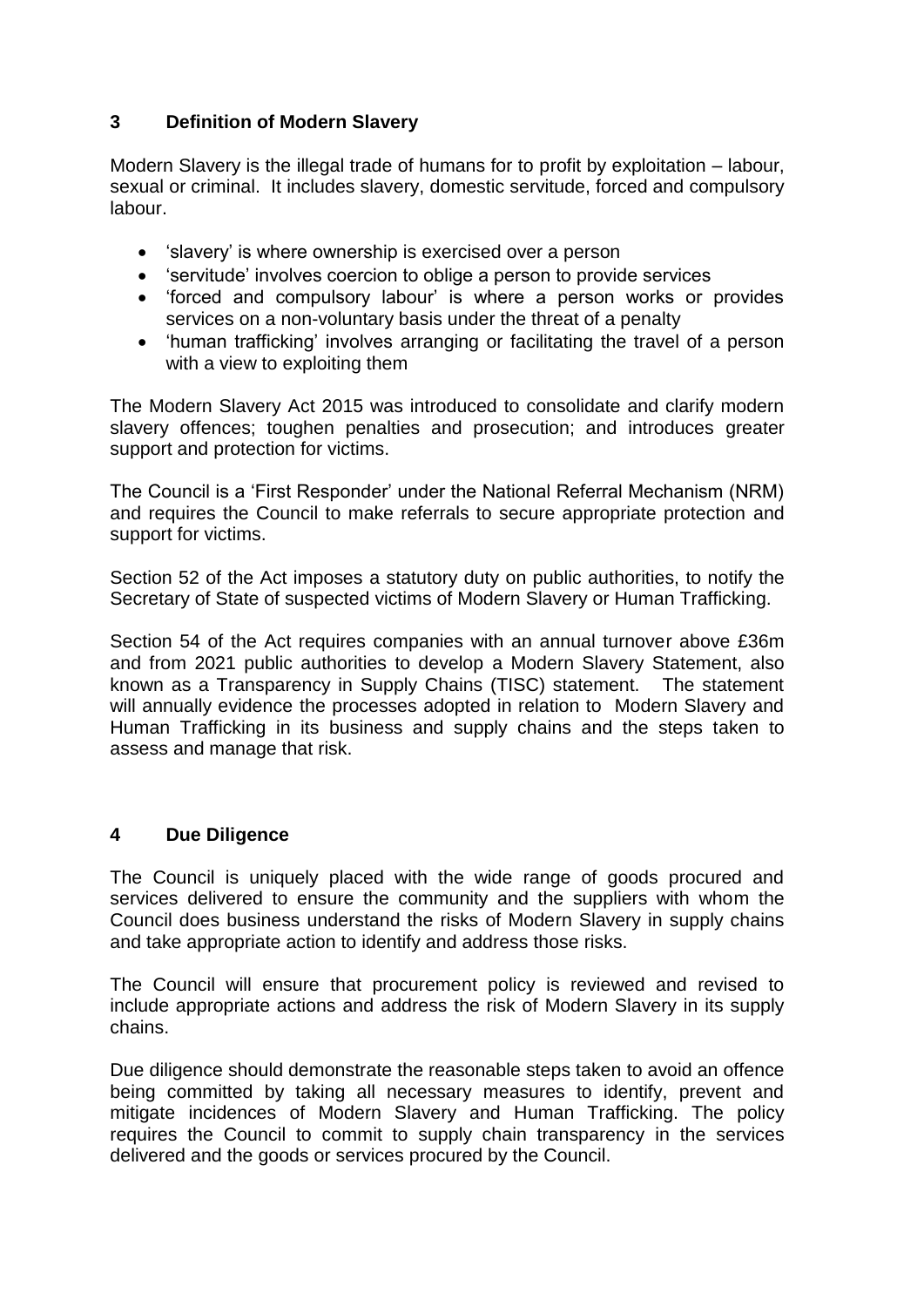To this end, the Council will expect all suppliers to have due regard towards the Modern Slavery Act 2015 and to have their own policy relating to working practices or provide sufficient evidence that their standards are in accordance with the Act, including their own supply chains.

#### **5 Procurement**

The Council is committed to improving its practices to combat Modern Slavery and Human Trafficking and take the following actions:

- Consider the harms of modern slavery and trafficking when tendering and awarding contracts and require tenderers to confirm that they are compliant with the Act
- To act within an agreed timescale if there is a concern raised regarding Modern Slavery and Human Trafficking with an existing contract/supplier (including an option to terminate the contract)
- Collaborate with other local authorities to ensure that Modern Slavery and Human Trafficking is tackled in partnership
- Require suppliers bidding for major contracts (£100,000+) to complete the Modern Slavery Assessment Tool
- Commit to act when victims of Modern Slavery and Human Trafficking are identified

## **6 Arun District Council Policy**

The following Arun District Council policies and procedures are key documents to support the requirements of the Modern Slavery Act 2015:

#### **Whistleblowing policy**

The Council has a Whistleblowing policy to encourage and enable employees, elected members, contractors, partners, or members of the public to raise serious concerns with the Council. The purpose of this policy is to make clear that such concerns can be reported without fear of victimisation, discrimination, or disadvantage.

#### **Employee code of conduct**

The Council's Code of Conduct makes it clear to staff that they are expected to provide the highest possible standard of service to the public.

#### **Member code of conduct**

This sets out the general principles of conduct expected of all councillors and specific obligations in relation to standards of conduct.

#### **Recruitment policy**

The Council's recruitment processes include the vetting of new employees which includes confirmation of identity and qualifications. References are sought for all employees and relevant checks carried out, including Disclosure and Barring Service checks for relevant positions.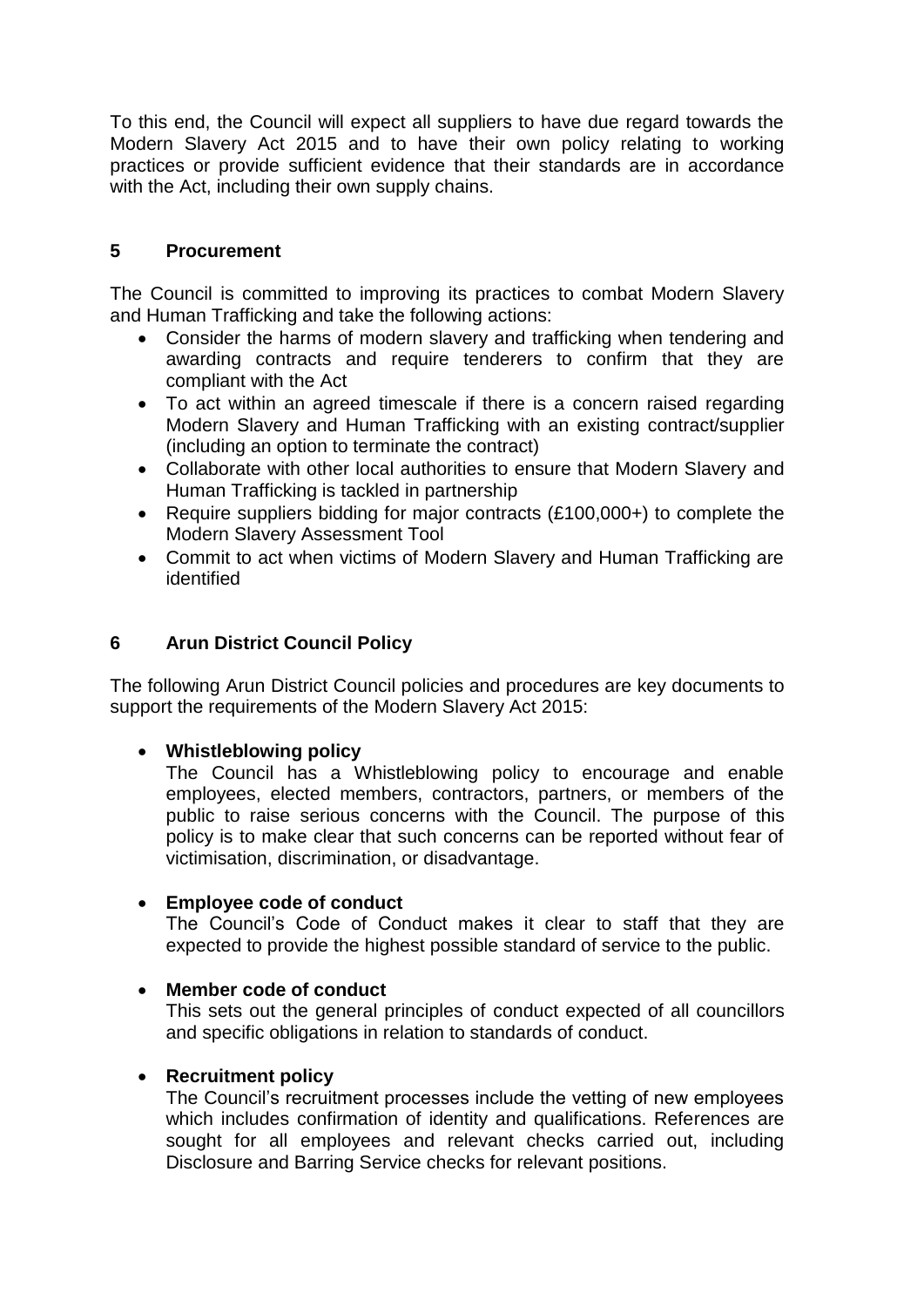#### **Pay and Reward Policy**

The Council operates a transparent, consistent, and equitable pay arrangements for its employees. The policy sets out the key principles for establishing pay levels, the basis for determining salaries, pay progression and pay supplements.

## **Equality & Diversity Policy**

The Council is committed to increasing inclusion and providing equality of opportunity in all its activities and to ensuring that discrimination does not occur at any level.

#### **Safeguarding Policy**

The Council has a comprehensive Safeguarding policy and operating procedures which set out the Council's duty to identify and report potential abuse, including signs of human trafficking and modern slavery.

#### **Procurement Policy**

The Council have a process of properly acquiring the goods, supplies, and services the Council requires in order to operate and fulfil its duties as a local authority.

# **7 Responsibility for the Policy**

The Council's Chief Executive has overall responsibility for ensuring this Policy complies with the Council's legal and ethical obligations, and that all those under the Council's control also comply with the Modern Slavery Act 2015.

The Group Head for Corporate Support has primary and day-to-day responsibility for implementing this policy, monitoring its use and effectiveness, dealing with any queries about it in capacity as a designated point of contact and auditing internal control systems and procedures to ensure they are effective in countering modern slavery

Management at all levels are responsible for ensuring those reporting to them understand and comply with this Policy and are given adequate and regular training on it and the issue of modern slavery in supply chains.

The Council will set out Key Performance Indicators (KPI's) for the number of staff trained and the number of the suppliers contacted in our first year and will review this annually. Training will initially focus on those with procurement responsibility and key operational staff who may come into contact with victims through their dealings with the public.

# **8 Compliance with the Policy**

The prevention, detection and reporting of modern slavery in any part of the Council's business or supply chains is the responsibility of all those working for the Council.